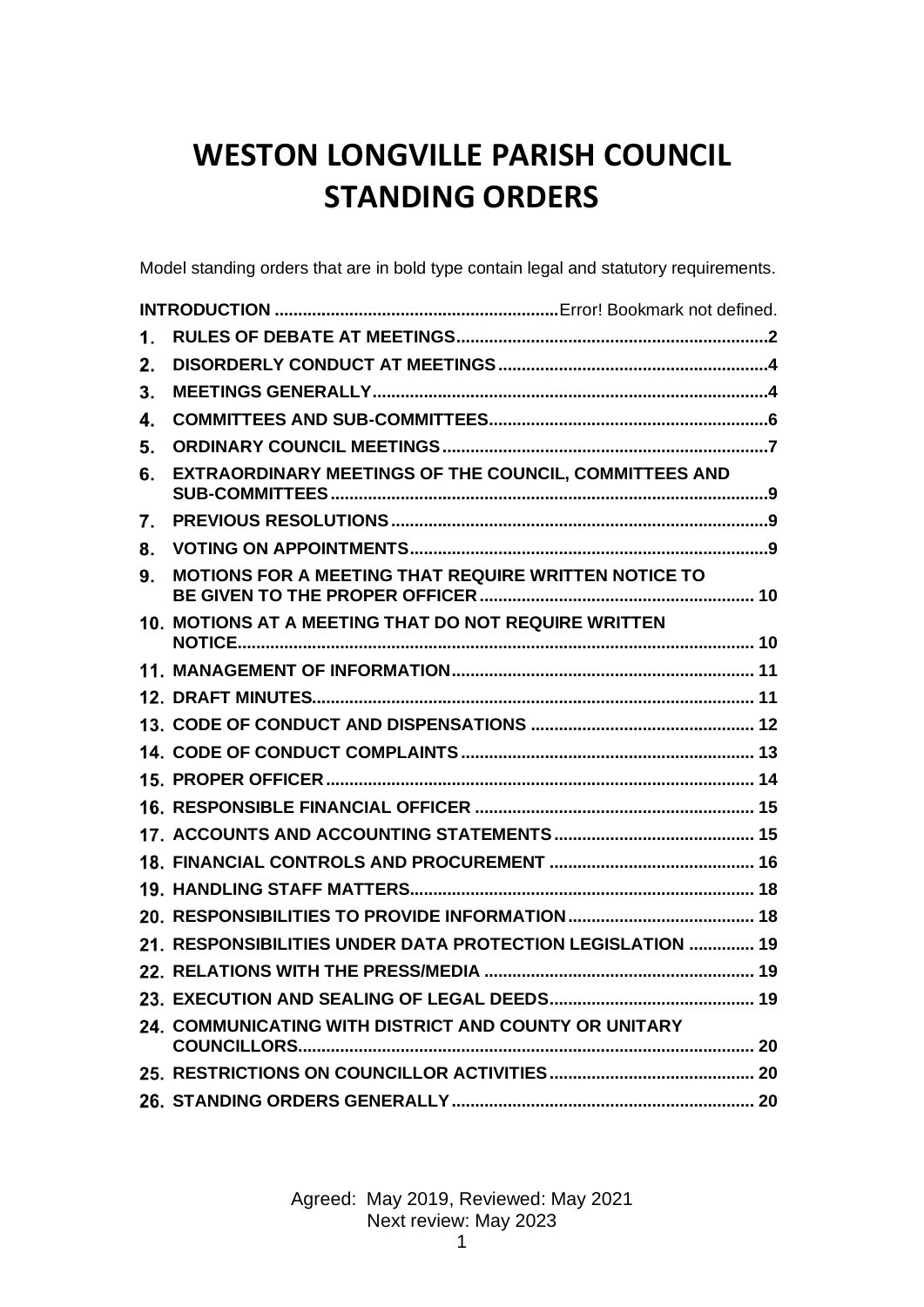#### <span id="page-1-0"></span> $1.$ **RULES OF DEBATE AT MEETINGS**

- a Motions on the agenda shall be considered in the order that they appear unless the order is changed at the discretion of the chairman of the meeting.
- b A motion (including an amendment) shall not be progressed unless it has been moved and seconded.
- c A motion on the agenda that is not moved by its proposer may be treated by the chairman of the meeting as withdrawn.
- d If a motion (including an amendment) has been seconded, it may be withdrawn by the proposer only with the consent of the seconder and the meeting.
- e An amendment is a proposal to remove or add words to a motion. It shall not negate the motion.
- f If an amendment to the original motion is carried, the original motion (as amended) becomes the substantive motion upon which further amendment(s) may be moved.
- g An amendment shall not be considered unless early verbal notice of it is given at the meeting and, if requested by the chairman of the meeting, is expressed in writing to the chairman.
- h A councillor may move an amendment to his own motion if agreed by the meeting. If a motion has already been seconded, the amendment shall be with the consent of the seconder and the meeting.
- i If there is more than one amendment to an original or substantive motion, the amendments shall be moved in the order directed by the chairman of the meeting.
- j Subject to standing order 1(k), only one amendment shall be moved and debated at a time, the order of which shall be directed by the chairman of the meeting.
- k One or more amendments may be discussed together if the chairman of the meeting considers this expedient but each amendment shall be voted upon separately.
- l A councillor may not move more than one amendment to an original or substantive motion.
- m The mover of an amendment has no right of reply at the end of debate on it.
- n Where a series of amendments to an original motion are carried, the mover of the original motion shall have a right of reply either at the end of debate on the first amendment or at the very end of debate on the final substantive motion immediately before it is put to the vote.
- o Unless permitted by the chairman of the meeting, a councillor may speak once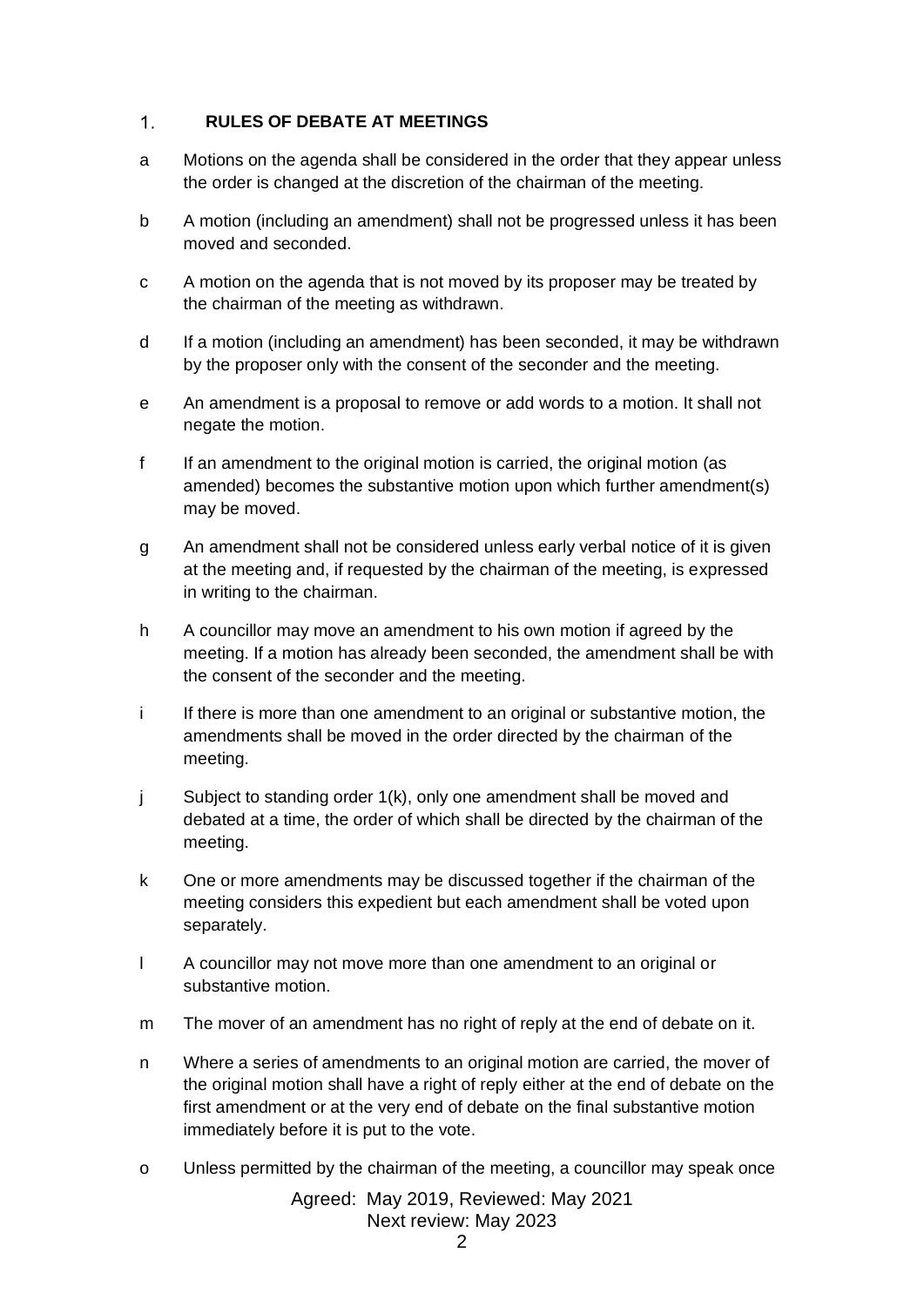in the debate on a motion except:

- i. to speak on an amendment moved by another councillor;
- ii. to move or speak on another amendment if the motion has been amended since he last spoke;
- iii. to make a point of order;
- iv. to give a personal explanation; or
- v. to exercise a right of reply.
- p During the debate on a motion, a councillor may interrupt only on a point of order or a personal explanation and the councillor who was interrupted shall stop speaking. A councillor raising a point of order shall identify the standing order which he considers has been breached or specify the other irregularity in the proceedings of the meeting he is concerned by.
- q A point of order shall be decided by the chairman of the meeting and his decision shall be final.
- r When a motion is under debate, no other motion shall be moved except:
	- i. to amend the motion;
	- ii. to proceed to the next business;
	- iii. to adjourn the debate;
	- iv. to put the motion to a vote;
	- v. to ask a person to be no longer heard or to leave the meeting;
	- vi. to refer a motion to a committee or sub-committee for consideration;
	- vii. to exclude the public and press;
	- viii. to adjourn the meeting; or
	- ix. to suspend particular standing order(s) excepting those which reflect mandatory statutory or legal requirements.
- s Before an original or substantive motion is put to the vote, the chairman of the meeting shall be satisfied that the motion has been sufficiently debated and that the mover of the motion under debate has exercised or waived his right of reply.
- t Excluding motions moved under standing order 1(r), the contributions or speeches by a councillor shall relate only to the motion under discussion and shall not exceed 3 minutes without the consent of the chairman of the meeting.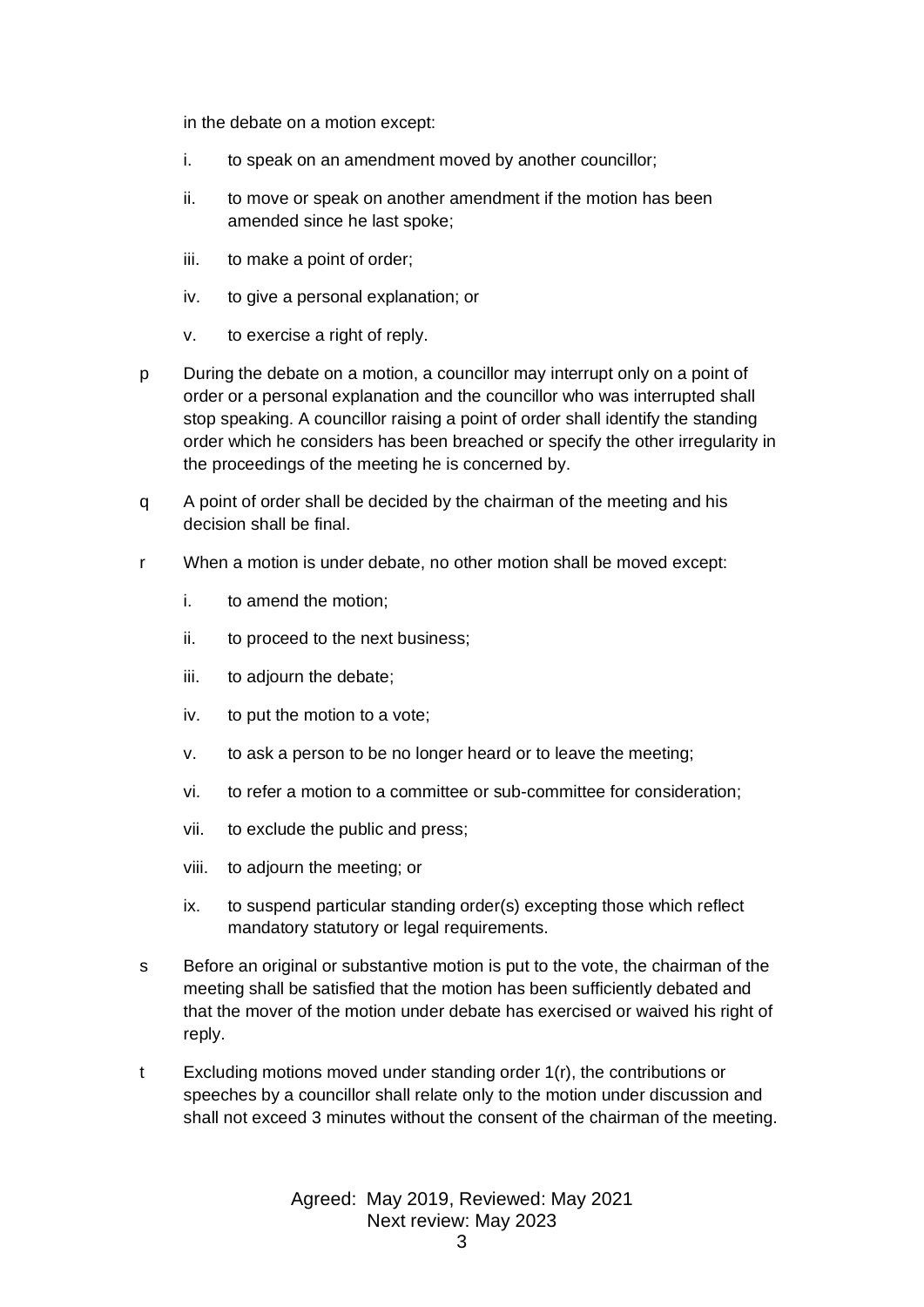#### <span id="page-3-0"></span> $2.$ **DISORDERLY CONDUCT AT MEETINGS**

- a No person shall obstruct the transaction of business at a meeting or behave offensively or improperly. If this standing order is ignored, the chairman of the meeting shall request such person(s) to moderate or improve their conduct.
- b If person(s) disregard the request of the chairman of the meeting to moderate or improve their conduct, any councillor or the chairman of the meeting may move that the person be no longer heard or be excluded from the meeting. The motion, if seconded, shall be put to the vote without discussion.
- c If a resolution made under standing order 2(b) is ignored, the chairman of the meeting may take further reasonable steps to restore order or to progress the meeting. This may include temporarily suspending or closing the meeting.

#### <span id="page-3-1"></span> $3<sub>1</sub>$ **MEETINGS GENERALLY**

| <b>Full Council meetings</b> | ● |
|------------------------------|---|
| Committee meetings           |   |
| Sub-committee meetings       |   |

- a **Meetings shall not take place in premises which at the time of the meeting are used for the supply of alcohol, unless no other premises are available free of charge or at a reasonable cost.**
- b **The minimum three clear days for notice of a meeting does not include the day on which notice was issued, the day of the meeting, a Sunday, a day of the Christmas break, a day of the Easter break or of a bank holiday or a day appointed for public thanksgiving or mourning.**
- c **The minimum three clear days' public notice for a meeting does not include the day on which the notice was issued or the day of the meeting unless the meeting is convened at shorter notice**
- ● d **Meetings shall be open to the public unless their presence is prejudicial to the public interest by reason of the confidential nature of the business to be transacted or for other special reasons. The public's exclusion from part or all of a meeting shall be by a resolution which shall give reasons for the public's exclusion.**
	- e Members of the public may make representations, answer questions and give evidence at a meeting which they are entitled to attend in respect of the business on the agenda.
	- f The period of time designated for public participation at a meeting in accordance with standing order 3(e) shall not exceed 30 minutes unless directed by the chairman of the meeting.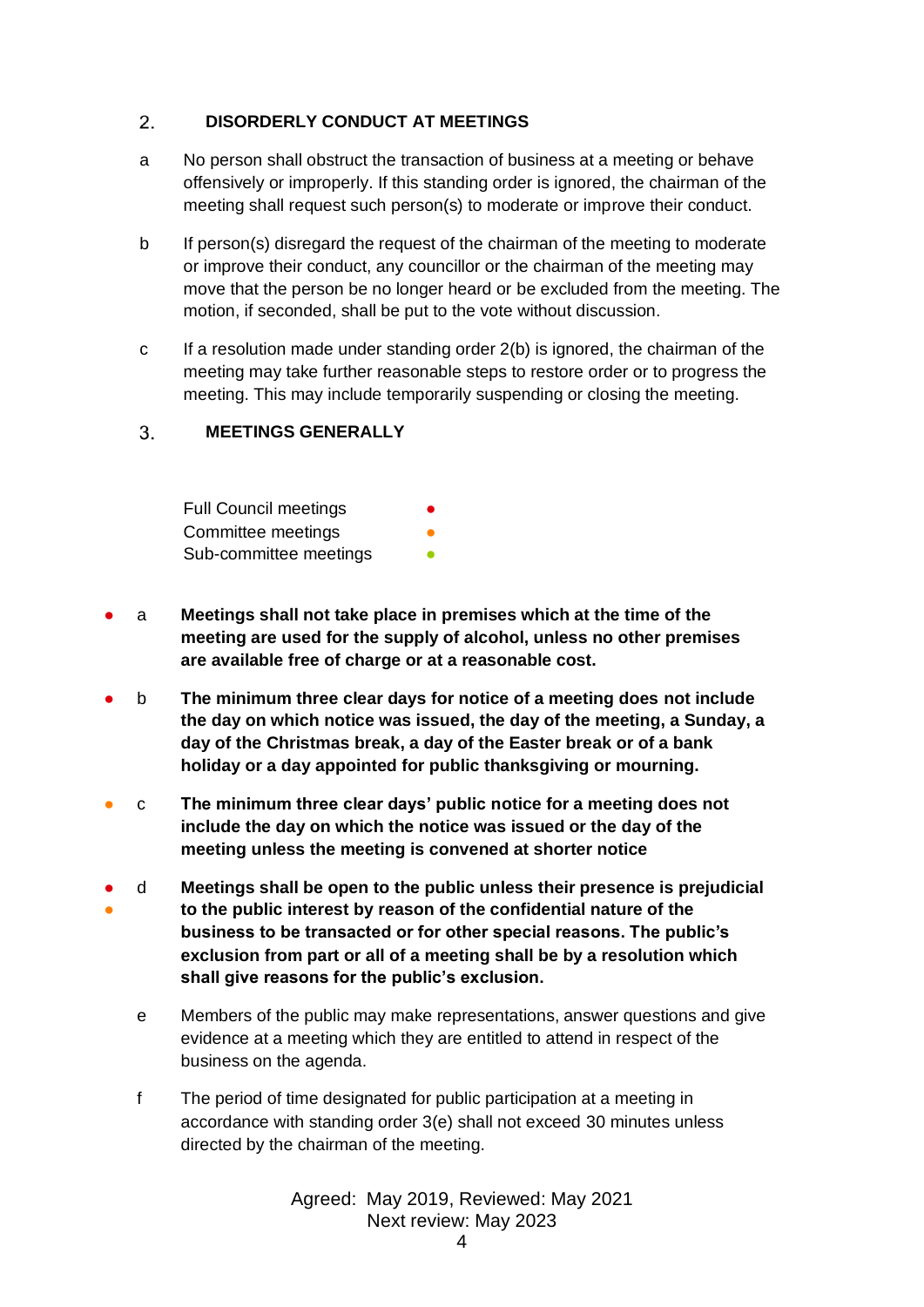- g Subject to standing order 3(f), a member of the public shall not speak for more than 3 minutes.
- h In accordance with standing order 3(e), a question shall not require a response at the meeting nor start a debate on the question. The chairman of the meeting may direct that a written or oral response be given.
- i A person who speaks at a meeting shall direct his comments to the chairman of the meeting.
- j Only one person is permitted to speak at a time. If more than one person wants to speak, the chairman of the meeting shall direct the order of speaking.
- ● k **Subject to standing order 3(l), a person who attends a meeting is permitted to report on the meeting whilst the meeting is open to the public. To "report" means to film, photograph, make an audio recording of meeting proceedings, use any other means for enabling persons not present to see or hear the meeting as it takes place or later or to report or to provide oral or written commentary about the meeting so that the report or commentary is available as the meeting takes place or later to persons not present.**
- ● l **A person present at a meeting may not provide an oral report or oral commentary about a meeting as it takes place without permission.**
- ● m **The press shall be provided with reasonable facilities for the taking of their report of all or part of a meeting at which they are entitled to be present.**
- n **Subject to standing orders which indicate otherwise, anything authorised or required to be done by, to or before the Chairman of the Council may in his absence be done by, to or before the Vice-Chairman of the Council (if there is one).**
- o **The Chairman of the Council, if present, shall preside at a meeting. If the Chairman is absent from a meeting, the Vice-Chairman of the Council (if there is one) if present, shall preside. If both the Chairman and the Vice-Chairman are absent from a meeting, a councillor as chosen by the councillors present at the meeting shall preside at the meeting.**
- p **Subject to a meeting being quorate, all questions at a meeting shall be**
- ● **decided by a majority of the councillors and non-councillors with voting rights present and voting.**
- q **The chairman of a meeting may give an original vote on any matter put**
- ● **to the vote, and in the case of an equality of votes may exercise his casting vote whether or not he gave an original vote.**

Agreed: May 2019, Reviewed: May 2021 Next review: May 2023 *See standing orders 5(h) and (i) for the different rules that apply in the*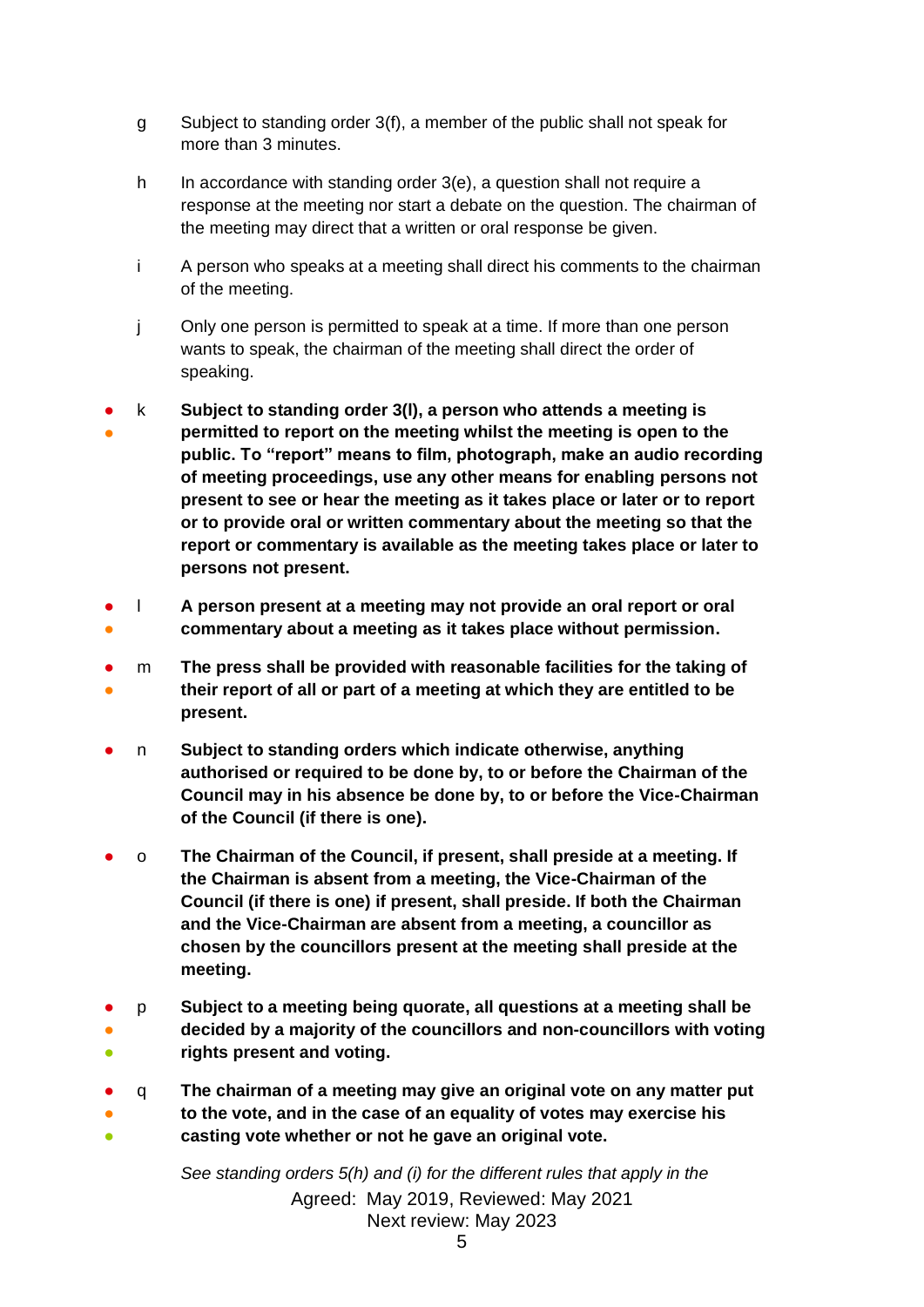*election of the Chairman of the Council at the annual meeting of the Council.*

- r **Unless standing orders provide otherwise, voting on a question shall be by a show of hands. At the request of a councillor, the voting on any question shall be recorded so as to show whether each councillor present and voting gave his vote for or against that question.** Such a request shall be made before moving on to the next item of business on the agenda.
	- s The minutes of a meeting shall include an accurate record of the following:
		- i. the time and place of the meeting;
		- ii. the names of councillors who are present and the names of councillors who are absent;
		- iii. interests that have been declared by councillors and non-councillors with voting rights;
		- iv. the grant of dispensations (if any) to councillors and non-councillors with voting rights;
		- v. whether a councillor or non-councillor with voting rights left the meeting when matters that they held interests in were being considered;
		- vi. if there was a public participation session; and
		- vii. the resolutions made.
- t **A councillor or a non-councillor with voting rights who has a**
- **disclosable pecuniary interest or another interest as set out in the**
- **Council's code of conduct in a matter being considered at a meeting is subject to statutory limitations or restrictions under the code on his right to participate and vote on that matter.**
- u **No business may be transacted at a meeting unless at least one-third of the whole number of members of the Council are present and in no case shall the quorum of a meeting be less than four.**

*See standing order 4d(viii) for the quorum of a committee or sub-committee meeting.* 

- <span id="page-5-0"></span>● ● ● v **If a meeting is or becomes inquorate no business shall be transacted** and the meeting shall be closed. The business on the agenda for the meeting shall be adjourned to another meeting.
	- w A meeting shall not exceed a period of 2.5 hours.
	- $\overline{4}$ **COMMITTEES AND SUB-COMMITTEES**
	- a **Unless the Council determines otherwise, a committee may appoint a**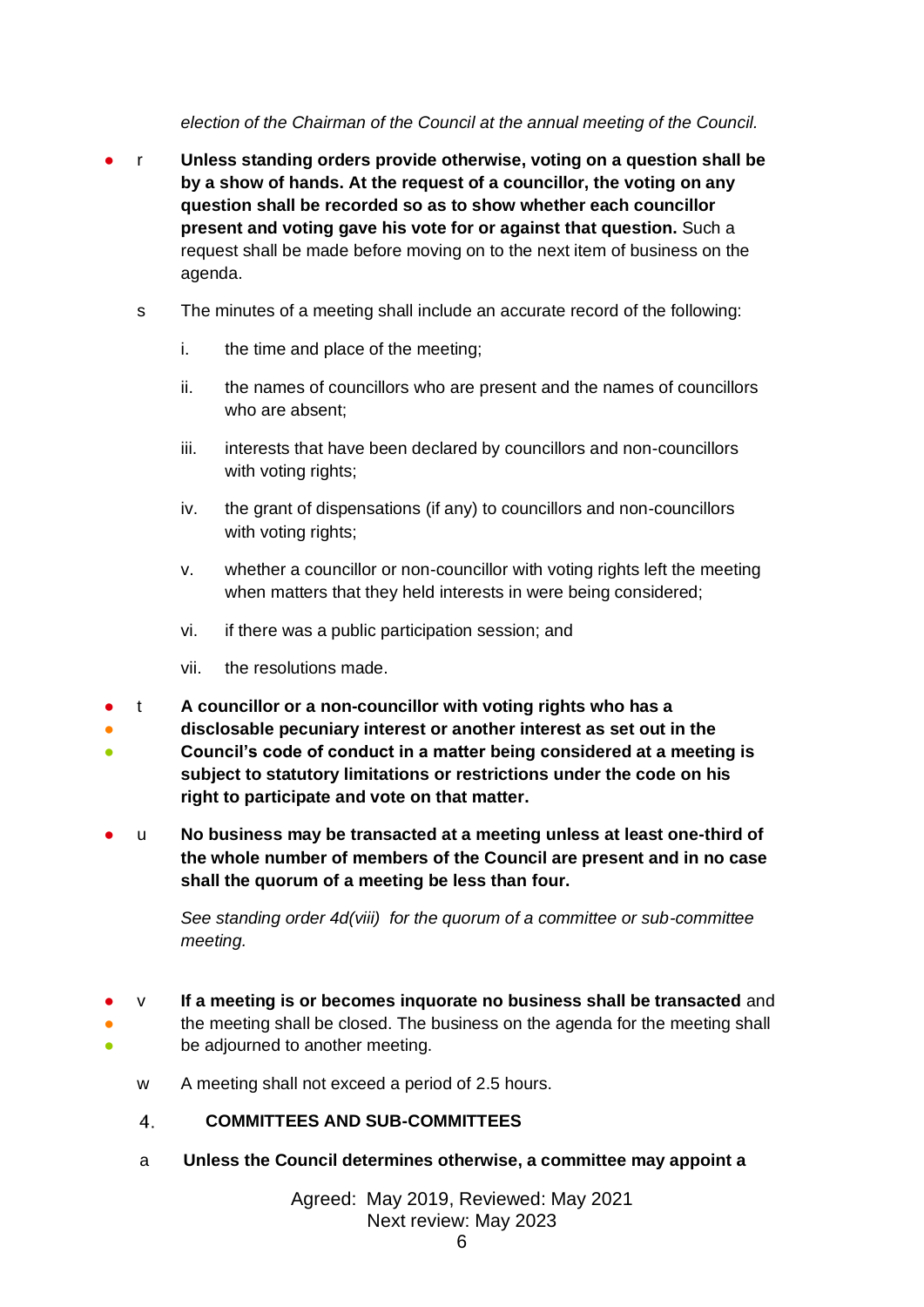**sub-committee whose terms of reference and members shall be determined by the committee.**

- b **The members of a committee may include non-councillors unless it is a committee which regulates and controls the finances of the Council.**
- c **Unless the Council determines otherwise, all the members of an advisory committee and a sub-committee of the advisory committee may be noncouncillors**.
- <span id="page-6-0"></span>5. **ORDINARY COUNCIL MEETINGS**
- a **In an election year, the annual meeting of the Council shall be held on or within 14 days following the day on which the councillors elected take office.**
- b **In a year which is not an election year, the annual meeting of the Council shall be held on such day in May as the Council decides.**
- c **If no other time is fixed, the annual meeting of the Council shall take place at 6pm.**
- d **In addition to the annual meeting of the Council, at least three other ordinary meetings shall be held in each year on such dates and times as the Council decides.**
- e **The first business conducted at the annual meeting of the Council shall be the election of the Chairman and Vice-Chairman (if there is one) of the Council.**
- f **The Chairman of the Council, unless he has resigned or becomes disqualified, shall continue in office and preside at the annual meeting until his successor is elected at the next annual meeting of the Council.**
- g **The Vice-Chairman of the Council, if there is one, unless he resigns or becomes disqualified, shall hold office until immediately after the election of the Chairman of the Council at the next annual meeting of the Council.**
- h **In an election year, if the current Chairman of the Council has not been re-elected as a member of the Council, he shall preside at the annual meeting until a successor Chairman of the Council has been elected. The current Chairman of the Council shall not have an original vote in respect of the election of the new Chairman of the Council but shall give a casting vote in the case of an equality of votes.**
- i **In an election year, if the current Chairman of the Council has been reelected as a member of the Council, he shall preside at the annual meeting until a new Chairman of the Council has been elected. He may exercise an original vote in respect of the election of the new Chairman of the Council and shall give a casting vote in the case of an equality of votes.**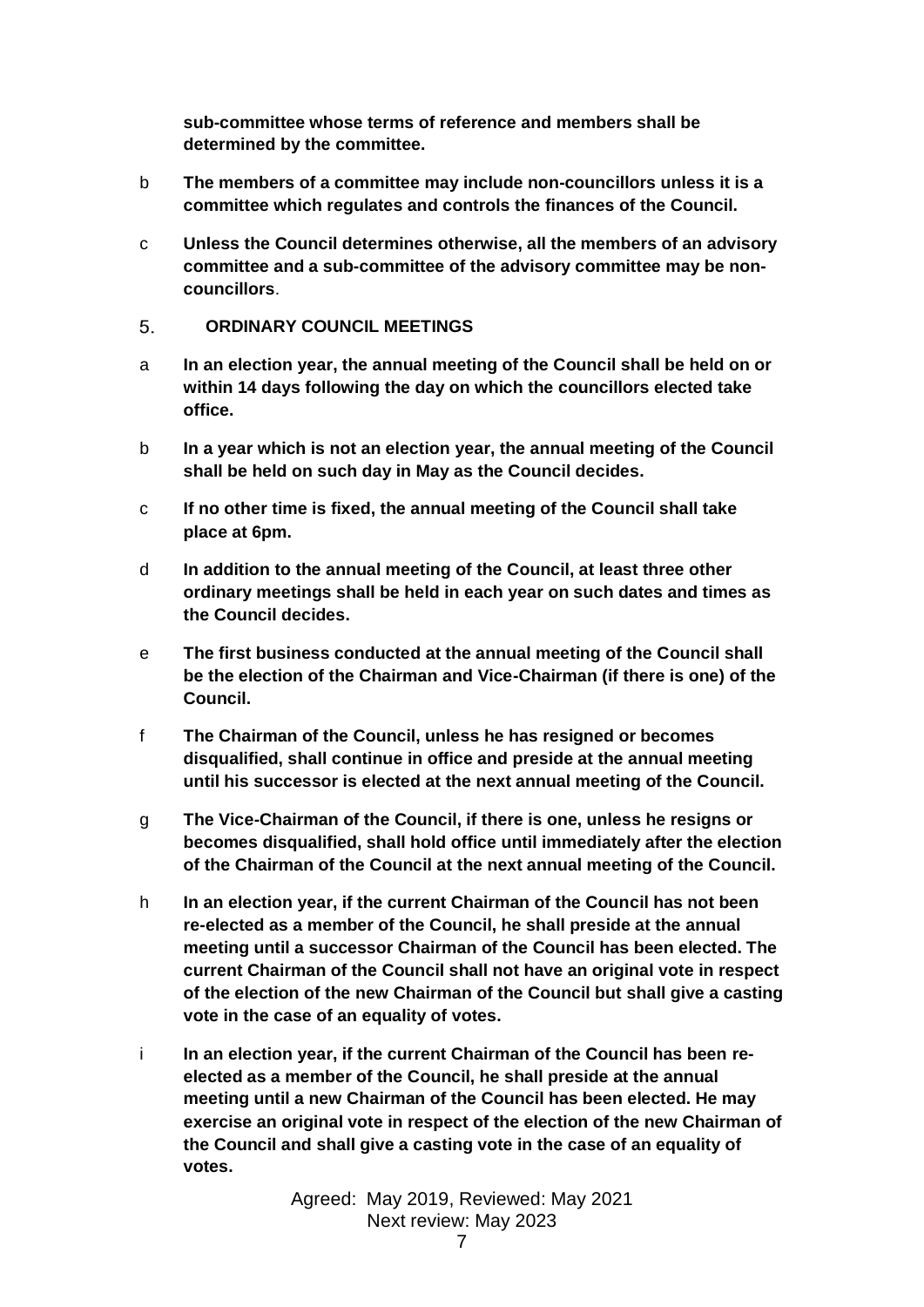- j Following the election of the Chairman of the Council and Vice-Chairman (if there is one) of the Council at the annual meeting, the business shall include:
	- i. **In an election year, delivery by the Chairman of the Council and councillors of their acceptance of office forms unless the Council resolves for this to be done at a later date. In a year which is not an election year, delivery by the Chairman of the Council of his acceptance of office form unless the Council resolves for this to be done at a later date;**
	- ii. Confirmation of the accuracy of the minutes of the last meeting of the Council;
	- iii. Receipt of the minutes of the last meeting of a committee;
	- iv. Consideration of the recommendations made by a committee;
	- v. Review of delegation arrangements to committees, sub-committees, staff and other local authorities;
	- vi. Review of the terms of reference for committees;
	- vii. Appointment of members to existing committees;
	- viii. Appointment of any new committees in accordance with standing order 4;
	- ix. Review and adoption of appropriate standing orders and financial regulations;
	- x. Review of arrangements (including legal agreements) with other local authorities, not-for-profit bodies and businesses.
	- xi. Review of representation on or work with external bodies and arrangements for reporting back;
	- xii. In an election year, to make arrangements with a view to the Council becoming eligible to exercise the general power of competence in the future;
	- xiii. Review of inventory of land and other assets including buildings and office equipment;
	- xiv. Confirmation of arrangements for insurance cover in respect of all insurable risks;
	- xv. Review of the Council's and/or staff subscriptions to other bodies;
	- xvi. Review of the Council's complaints procedure;
	- xvii. Review of the Council's policies, procedures and practices in respect of its obligations under freedom of information and data protection legislation (*see also standing orders 11, 20 and 21*);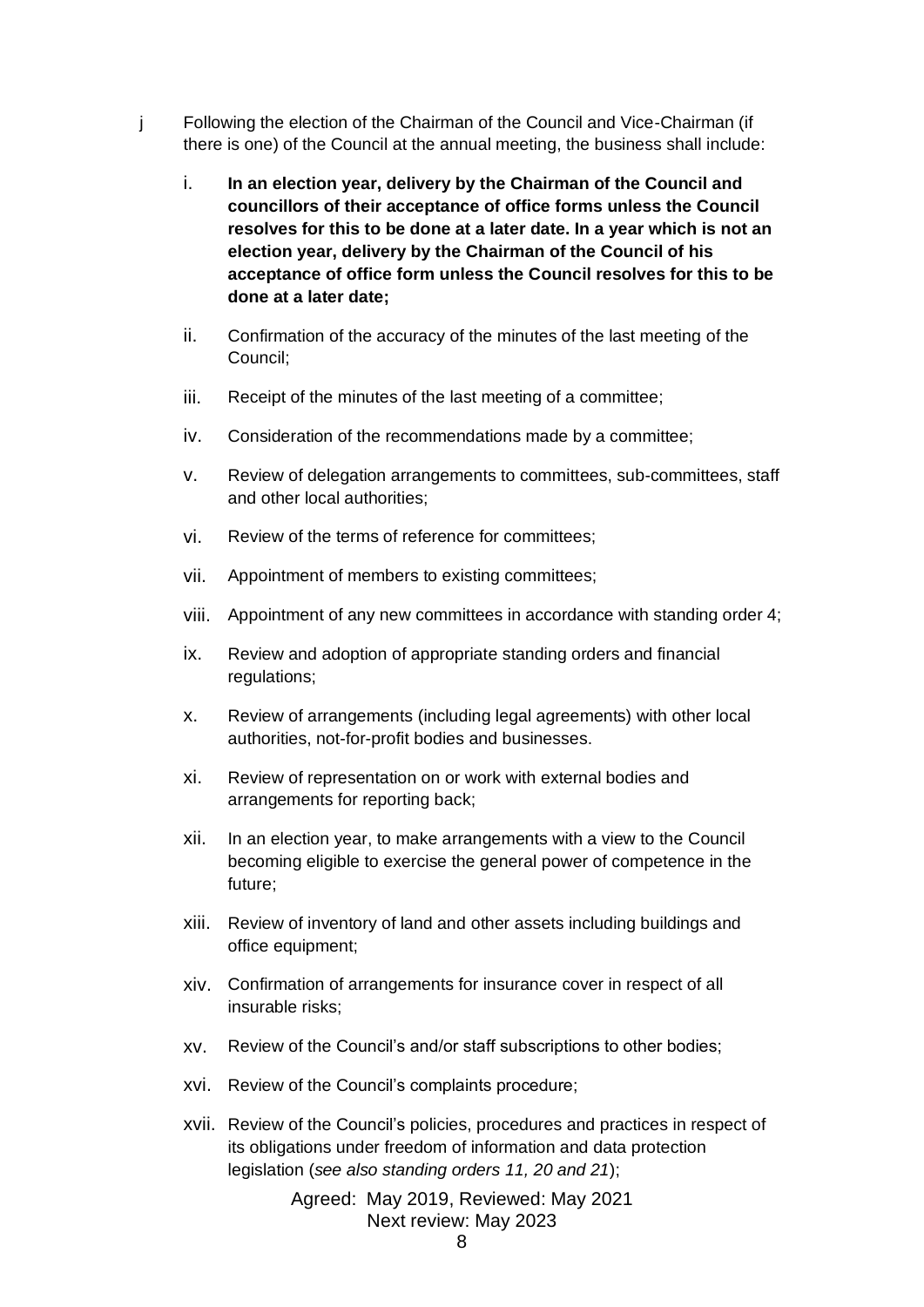- xviii. Review of the Council's policy for dealing with the press/media;
- xix. Review of the Council's employment policies and procedures;
- xx. Review of the Council's expenditure incurred under s.137 of the Local Government Act 1972 or the general power of competence.
- xxi. Determining the time and place of ordinary meetings of the Council up to and including the next annual meeting of the Council.

### <span id="page-8-0"></span>6. **EXTRAORDINARY MEETINGS OF THE COUNCIL, COMMITTEES AND SUB-COMMITTEES**

- a **The Chairman of the Council may convene an extraordinary meeting of the Council at any time.**
- b **If the Chairman of the Council does not call an extraordinary meeting of the Council within seven days of having been requested in writing to do so by two councillors, any two councillors may convene an extraordinary meeting of the Council. The public notice giving the time, place and agenda for such a meeting shall be signed by the two councillors.**
- c The chairman of a committee [or a sub-committee] may convene an extraordinary meeting of the committee [or the sub-committee] at any time.
- d If the chairman of a committee [or a sub-committee] does not call an extraordinary meeting within 7 days of having been requested to do so by 2 members of the committee [or the sub-committee], any 2 members of the committee [or the sub-committee] may convene an extraordinary meeting of the committee [or a sub-committee].

#### <span id="page-8-1"></span> $7<sub>1</sub>$ **PREVIOUS RESOLUTIONS**

- a A resolution shall not be reversed within six months except either by a special motion, which requires written notice by at least 3 councillors to be given to the Proper Officer in accordance with standing order 9, or by a motion moved in pursuance of the recommendation of a committee or a sub-committee.
- b When a motion moved pursuant to standing order 7(a) has been disposed of, no similar motion may be moved for a further six months.

#### <span id="page-8-2"></span>8. **VOTING ON APPOINTMENTS**

a Where more than two persons have been nominated for a position to be filled by the Council and none of those persons has received an absolute majority of votes in their favour, the name of the person having the least number of votes shall be struck off the list and a fresh vote taken. This process shall continue until a majority of votes is given in favour of one person. A tie in votes may be settled by the casting vote exercisable by the chairman of the meeting.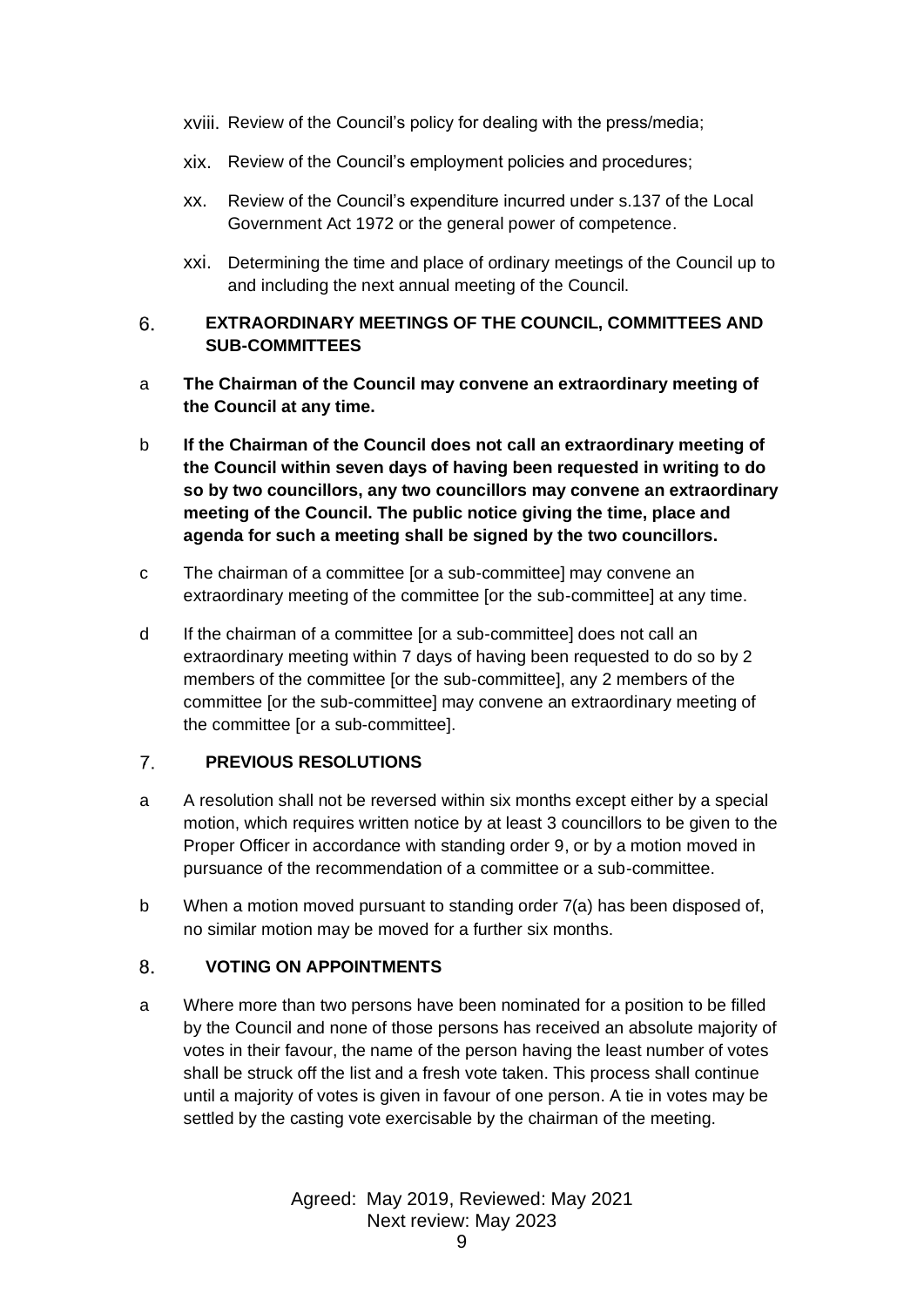## <span id="page-9-0"></span>9. **MOTIONS FOR A MEETING THAT REQUIRE WRITTEN NOTICE TO BE GIVEN TO THE PROPER OFFICER**

- a A motion shall relate to the responsibilities of the meeting for which it is tabled and in any event shall relate to the performance of the Council's statutory functions, powers and obligations or an issue which specifically affects the Council's area or its residents.
- b No motion may be moved at a meeting unless it is on the agenda and the mover has given written notice of its wording to the Proper Officer at least 7 clear days before the meeting. Clear days do not include the day of the notice or the day of the meeting.
- c The Proper Officer may, before including a motion on the agenda received in accordance with standing order 9(b), correct obvious grammatical or typographical errors in the wording of the motion.
- d If the Proper Officer considers the wording of a motion received in accordance with standing order 9(b) is not clear in meaning, the motion shall be rejected until the mover of the motion resubmits it, so that it can be understood, in writing, to the Proper Officer at least 7 clear days before the meeting.
- e If the wording or subject of a proposed motion is considered improper, the Proper Officer shall consult with the chairman of the forthcoming meeting or, as the case may be, the councillors who have convened the meeting, to consider whether the motion shall be included in the agenda or rejected.
- f The decision of the Proper Officer as to whether or not to include the motion on the agenda shall be final.
- g Motions received shall be recorded and numbered in the order that they are received.
- h Motions rejected shall be recorded with an explanation by the Proper Officer of the reason for rejection.

#### <span id="page-9-1"></span> $10<sub>1</sub>$ **MOTIONS AT A MEETING THAT DO NOT REQUIRE WRITTEN NOTICE**

- a The following motions may be moved at a meeting without written notice to the Proper Officer:
	- i. to correct an inaccuracy in the draft minutes of a meeting;
	- ii. to move to a vote;
	- iii. to defer consideration of a motion;
	- iv. to refer a motion to a particular committee or sub-committee;
	- v. to appoint a person to preside at a meeting;
	- vi. to change the order of business on the agenda;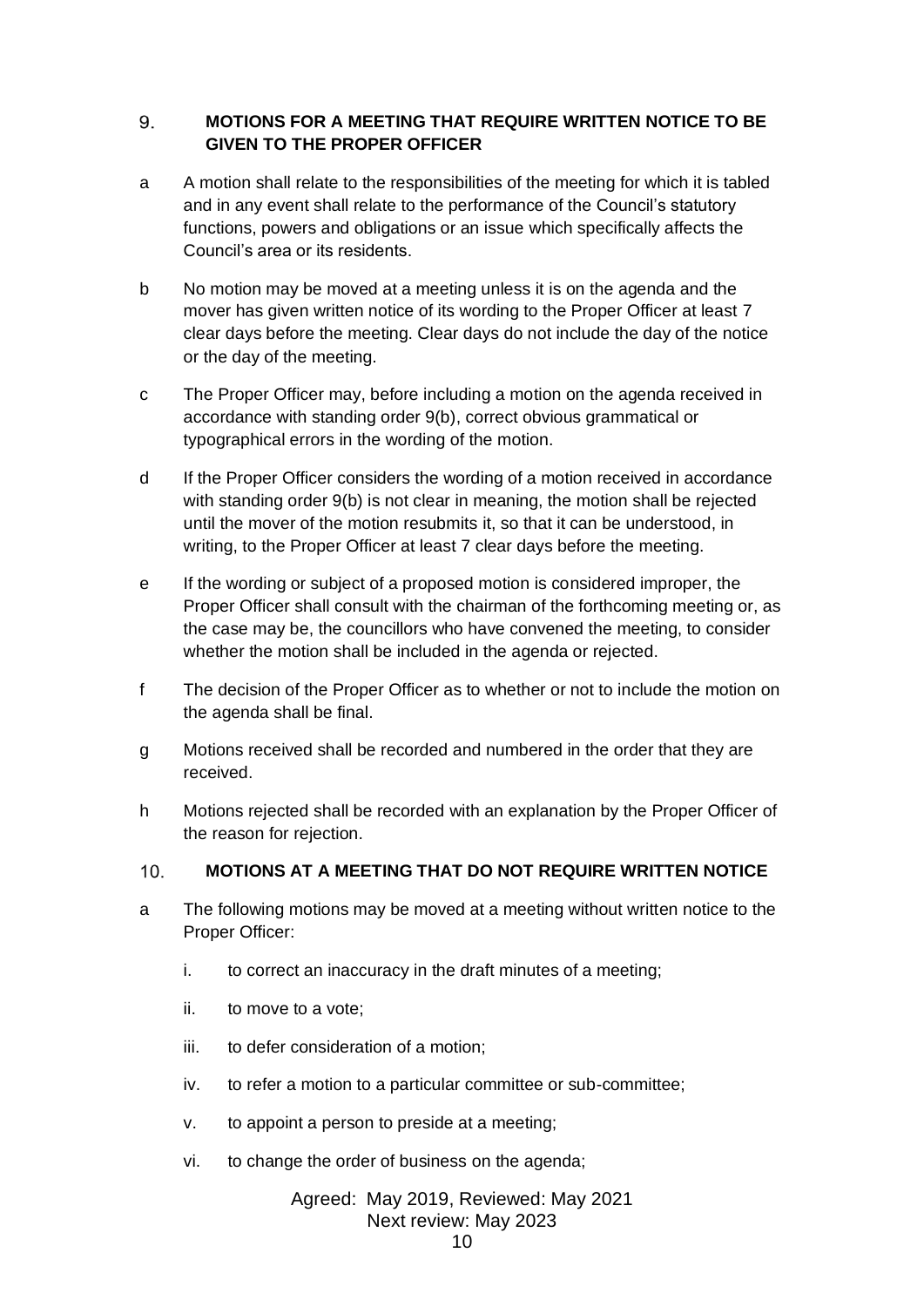- vii. to proceed to the next business on the agenda;
- viii. to require a written report;
- ix. to appoint a committee or sub-committee and their members;
- x. to extend the time limits for speaking;
- xi. to exclude the press and public from a meeting in respect of confidential or other information which is prejudicial to the public interest;
- xii. to not hear further from a councillor or a member of the public;
- xiii. to exclude a councillor or member of the public for disorderly conduct;
- xiv. to temporarily suspend the meeting;
- xv. to suspend a particular standing order (unless it reflects mandatory statutory or legal requirements);
- xvi. to adjourn the meeting; or

xvii. to close the meeting.

#### <span id="page-10-0"></span> $11.$ **MANAGEMENT OF INFORMATION**

*See also standing order 20.*

- a **The Council shall have in place and keep under review, technical and organisational measures to keep secure information (including personal data) which it holds in paper and electronic form. Such arrangements shall include deciding who has access to personal data and encryption of personal data.**
- b **The Council shall have in place, and keep under review, policies for the retention and safe destruction of all information (including personal data) which it holds in paper and electronic form. The Council's retention policy shall confirm the period for which information (including personal data) shall be retained or if this is not possible the criteria used to determine that period (e.g. the Limitation Act 1980).**
- c **The agenda, papers that support the agenda and the minutes of a meeting shall not disclose or otherwise undermine confidential information or personal data without legal justification.**
- d **Councillors, staff, the Council's contractors and agents shall not disclose confidential information or personal data without legal justification.**

#### <span id="page-10-1"></span> $12<sub>1</sub>$ **DRAFT MINUTES**

Full Council meetings Committee meetings Sub-committee meetings **•**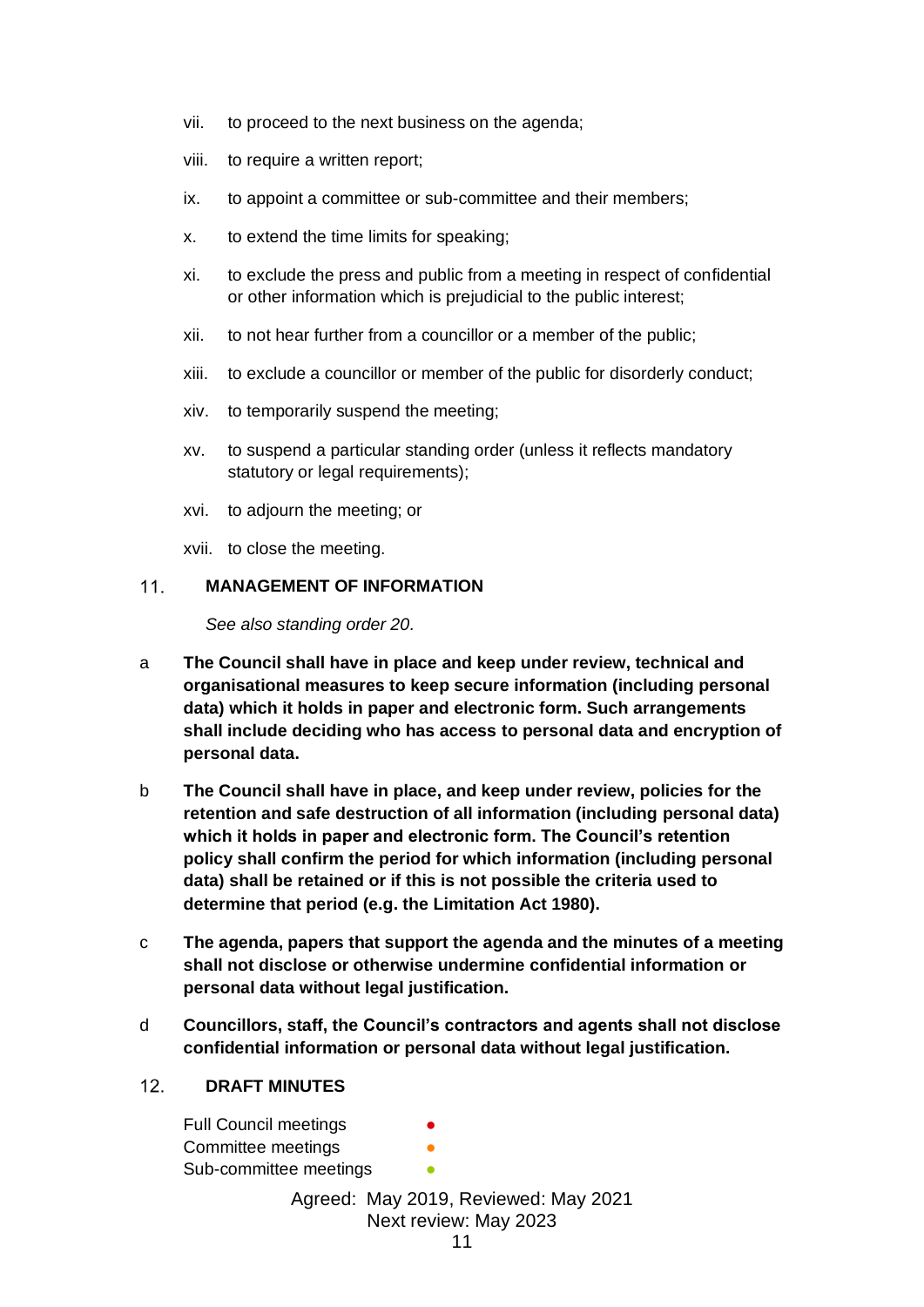- a If the draft minutes of a preceding meeting have been served on councillors with the agenda to attend the meeting at which they are due to be approved for accuracy, they shall be taken as read.
- b There shall be no discussion about the draft minutes of a preceding meeting except in relation to their accuracy. A motion to correct an inaccuracy in the draft minutes shall be moved in accordance with standing order 10(a)(i).
- c The accuracy of draft minutes, including any amendment(s) made to them, shall be confirmed by resolution and shall be signed by the chairman of the meeting and stand as an accurate record of the meeting to which the minutes relate.
- d If the chairman of the meeting does not consider the minutes to be an accurate record of the meeting to which they relate, he shall sign the minutes and include a paragraph in the following terms or to the same effect:

"The chairman of this meeting does not believe that the minutes of the meeting of the Weston Longville Parish Council held on [date] in respect of Weston Longville Parish Council were a correct record but his view was not upheld by the meeting and the minutes are confirmed as an accurate record of the proceedings."

● ● ● e **If the Council's gross annual income or expenditure (whichever is higher) does not exceed £25,000, it shall publish draft minutes on a website which is publicly accessible and free of charge not later than one month after the meeting has taken place.**

f Subject to the publication of draft minutes in accordance with standing order 12(e) and standing order 20(a) and following a resolution which confirms the accuracy of the minutes of a meeting, the draft minutes or recordings of the meeting for which approved minutes exist shall be destroyed.

#### <span id="page-11-0"></span> $13.$ **CODE OF CONDUCT AND DISPENSATIONS**

*See also standing order 3(t).*

- a All councillors and non-councillors with voting rights shall observe the code of conduct adopted by the Council.
- b Unless he has been granted a dispensation, a councillor or non-councillor with voting rights shall withdraw from a meeting when it is considering a matter in which he has a disclosable pecuniary interest. He may return to the meeting after it has considered the matter in which he had the interest.
- c Unless he has been granted a dispensation, a councillor or non-councillor with voting rights shall withdraw from a meeting when it is considering a matter in which he has another interest if so required by the Council's code of conduct. He may return to the meeting after it has considered the matter in which he had the interest.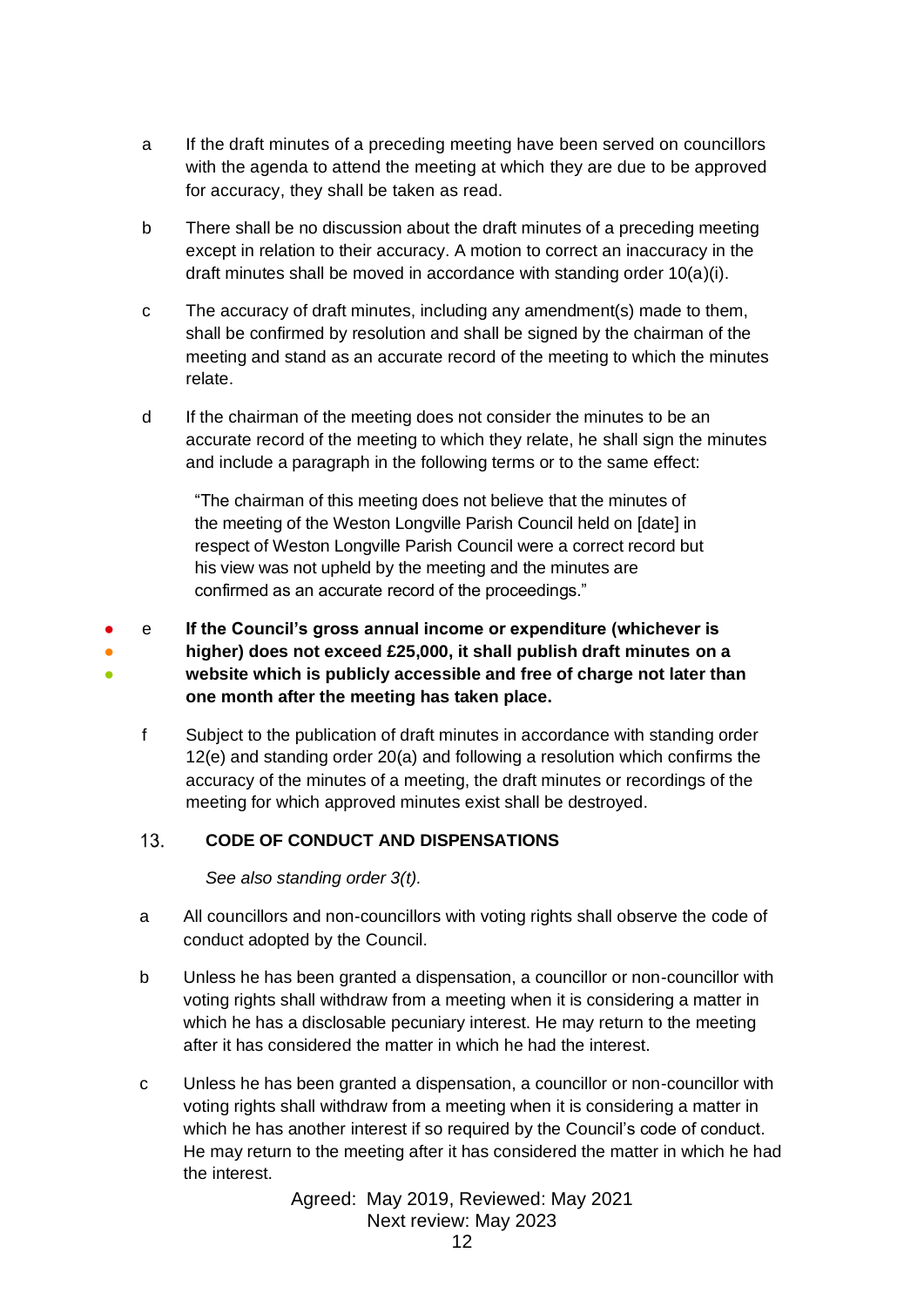- d **Dispensation requests shall be in writing and submitted to the Proper Officer** as soon as possible before the meeting, or failing that, at the start of the meeting for which the dispensation is required.
- e A decision as to whether to grant a dispensation shall be made [by the Proper Officer] OR [by a meeting of the Council, or committee or sub-committee for which the dispensation is required] and that decision is final.
- f A dispensation request shall confirm:
	- i. the description and the nature of the disclosable pecuniary interest or other interest to which the request for the dispensation relates;
	- ii. whether the dispensation is required to participate at a meeting in a discussion only or a discussion and a vote;
	- iii. the date of the meeting or the period (not exceeding four years) for which the dispensation is sought; and
	- iv. an explanation as to why the dispensation is sought.
- g Subject to standing orders 13(d) and (f), a dispensation request shall be considered [by the Proper Officer before the meeting or, if this is not possible, at the start of the meeting for which the dispensation is required] OR [at the beginning of the meeting of the Council, or committee or sub-committee for which the dispensation is required].
- **h A dispensation may be granted in accordance with standing order 13(e) if having regard to all relevant circumstances any of the following apply:**
	- **i. without the dispensation the number of persons prohibited from participating in the particular business would be so great a proportion of the meeting transacting the business as to impede the transaction of the business;**
	- **ii. granting the dispensation is in the interests of persons living in the Council's area; or**
	- **iii. it is otherwise appropriate to grant a dispensation.**

#### <span id="page-12-0"></span> $14.$ **CODE OF CONDUCT COMPLAINTS**

- a Upon notification by the District or Unitary Council that it is dealing with a complaint that a councillor or non-councillor with voting rights has breached the Council's code of conduct, the Proper Officer shall, subject to standing order 11, report this to the Council.
- b Where the notification in standing order 14(a) relates to a complaint made by the Proper Officer, the Proper Officer shall notify the Chairman of Council of this fact, and the Chairman shall nominate another staff member to assume the duties of the Proper Officer in relation to the complaint until it has been determined and the Council has agreed what action, if any, to take in

Agreed: May 2019, Reviewed: May 2021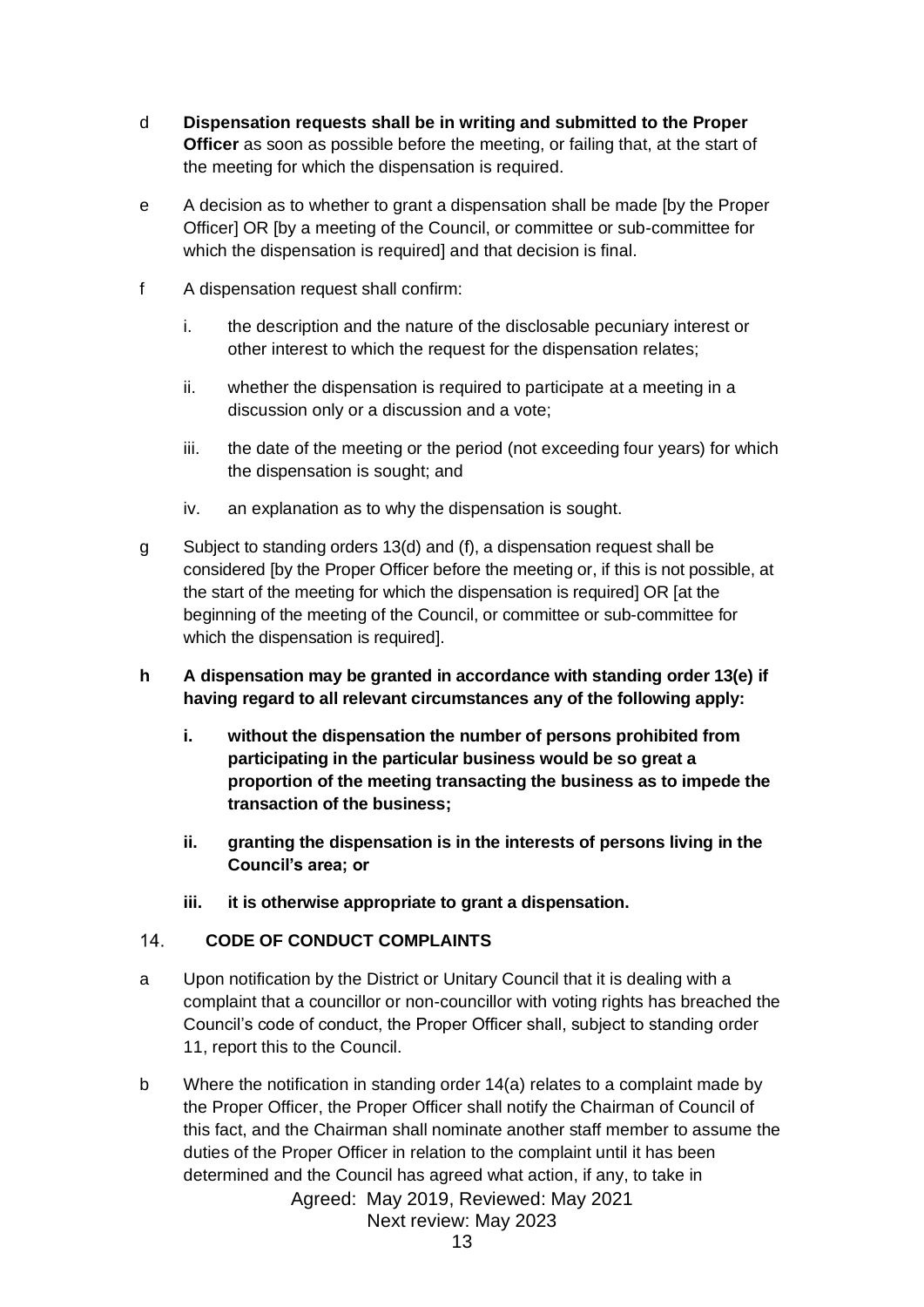accordance with standing order 14(d).

- c The Council may:
	- i. provide information or evidence where such disclosure is necessary to investigate the complaint or is a legal requirement;
	- ii. seek information relevant to the complaint from the person or body with statutory responsibility for investigation of the matter;
- d **Upon notification by the District or Unitary Council that a councillor or non-councillor with voting rights has breached the Council's code of conduct, the Council shall consider what, if any, action to take against him. Such action excludes disqualification or suspension from office.**

#### <span id="page-13-0"></span> $15.$ **PROPER OFFICER**

- a The Proper Officer shall be either (i) the clerk or (ii) other staff member(s) nominated by the Council to undertake the work of the Proper Officer when the Proper Officer is absent.
- b The Proper Officer shall:
	- i. **at least three clear days before a meeting of the council, a committee** or a sub-committee**,**
		- **serve on councillors by delivery of post at their residences or by email authenticated in such manner as the Proper Officer thinks fit, a signed summons confirming the time, place and the agenda and**
		- **Provide, in a conspicuous place, public notice of the time, place and agenda (provided that the public notice with agenda of an extraordinary meeting of the Council convened by councillors is signed by them).**

*See standing order 3(b) for the meaning of clear days for a meeting of a full council and standing order 3(c) for the meaning of clear days for a meeting of a committee;*

- ii. subject to standing order 9, include on the agenda all motions in the order received unless a councillor has given written notice at least ( ) days before the meeting confirming his withdrawal of it;
- iii. **convene a meeting of the Council for the election of a new Chairman of the Council, occasioned by a casual vacancy in his office;**
- iv. **facilitate inspection of the minute book by local government electors;**
- v. **receive and retain copies of byelaws made by other local authorities;**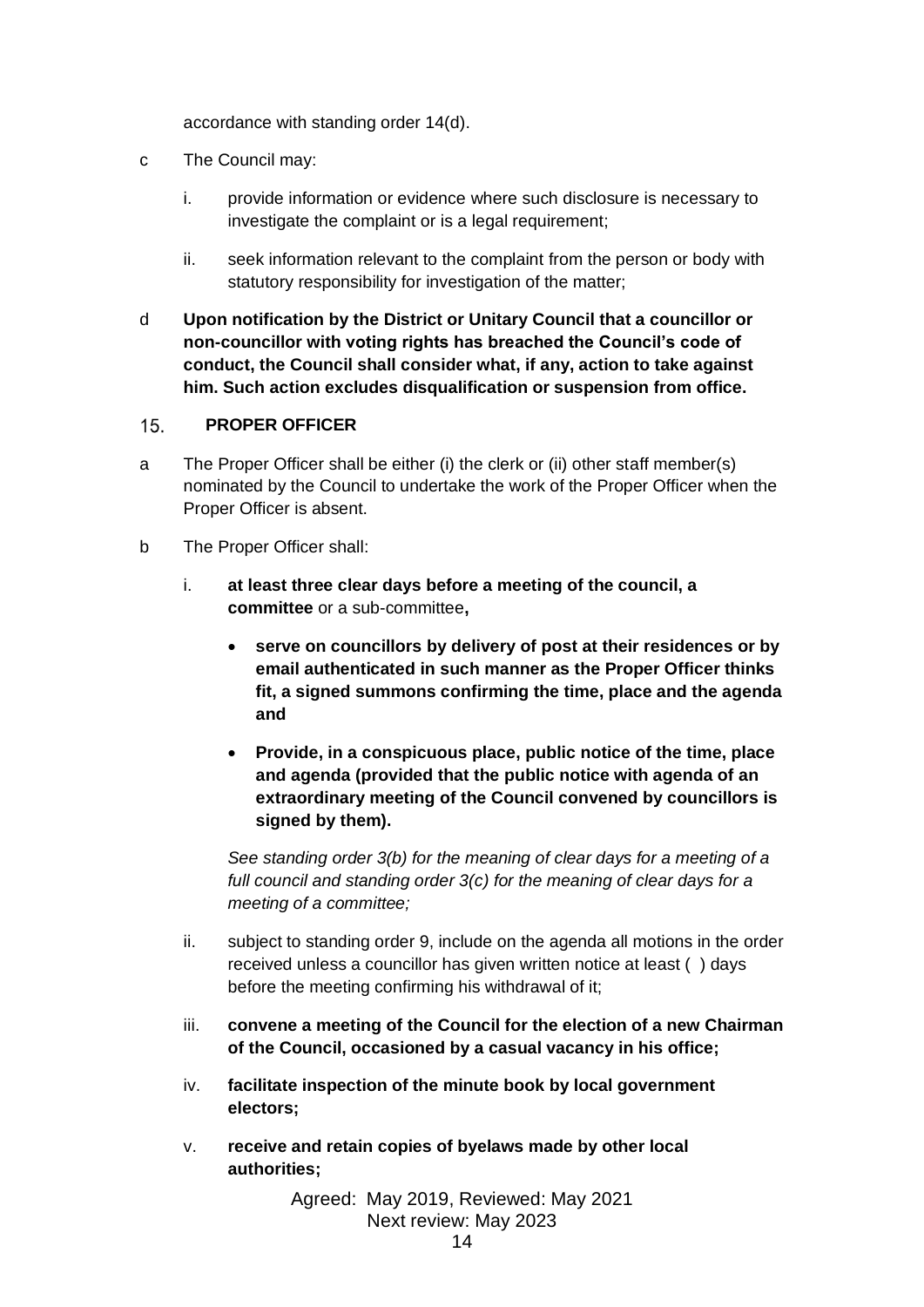- vi. hold acceptance of office forms from councillors;
- vii. hold a copy of every councillor's register of interests;
- viii. assist with responding to requests made under freedom of information legislation and rights exercisable under data protection legislation, in accordance with the Council's relevant policies and procedures;
- ix. liaise, as appropriate, with the Council's Data Protection Officer;
- x. receive and send general correspondence and notices on behalf of the Council except where there is a resolution to the contrary;
- xi. assist in the organisation of, storage of, access to, security of and destruction of information held by the Council in paper and electronic form subject to the requirements of data protection and freedom of information legislation and other legitimate requirements (e.g. the Limitation Act 1980);
- xii. arrange for legal deeds to be executed; (*see also standing order 23);*
- xiii. arrange or manage the prompt authorisation, approval, and instruction regarding any payments to be made by the Council in accordance with its financial regulations;
- xiv. record every planning application notified to the Council and the Council's response to the local planning authority in a book for such purpose;
- xv. refer a planning application received by the Council to the Environment and Planning Committee within three working days of receipt to facilitate an extraordinary meeting if the nature of a planning application requires consideration before the next ordinary meeting of the committee;
- xvi. manage access to information about the Council via the publication scheme; and
- xvii. retain custody of the seal of the Council (if there is one) which shall not be used without a resolution to that effect. (s*ee also standing order 23).*

#### <span id="page-14-0"></span> $16.$ **RESPONSIBLE FINANCIAL OFFICER**

a The Council shall appoint appropriate staff member(s) to undertake the work of the Responsible Financial Officer when the Responsible Financial Officer is absent.

#### <span id="page-14-1"></span> $17.$ **ACCOUNTS AND ACCOUNTING STATEMENTS**

a "Proper practices" in standing orders refer to the most recent version of "Governance and Accountability for Local Councils – a Practitioners' Guide".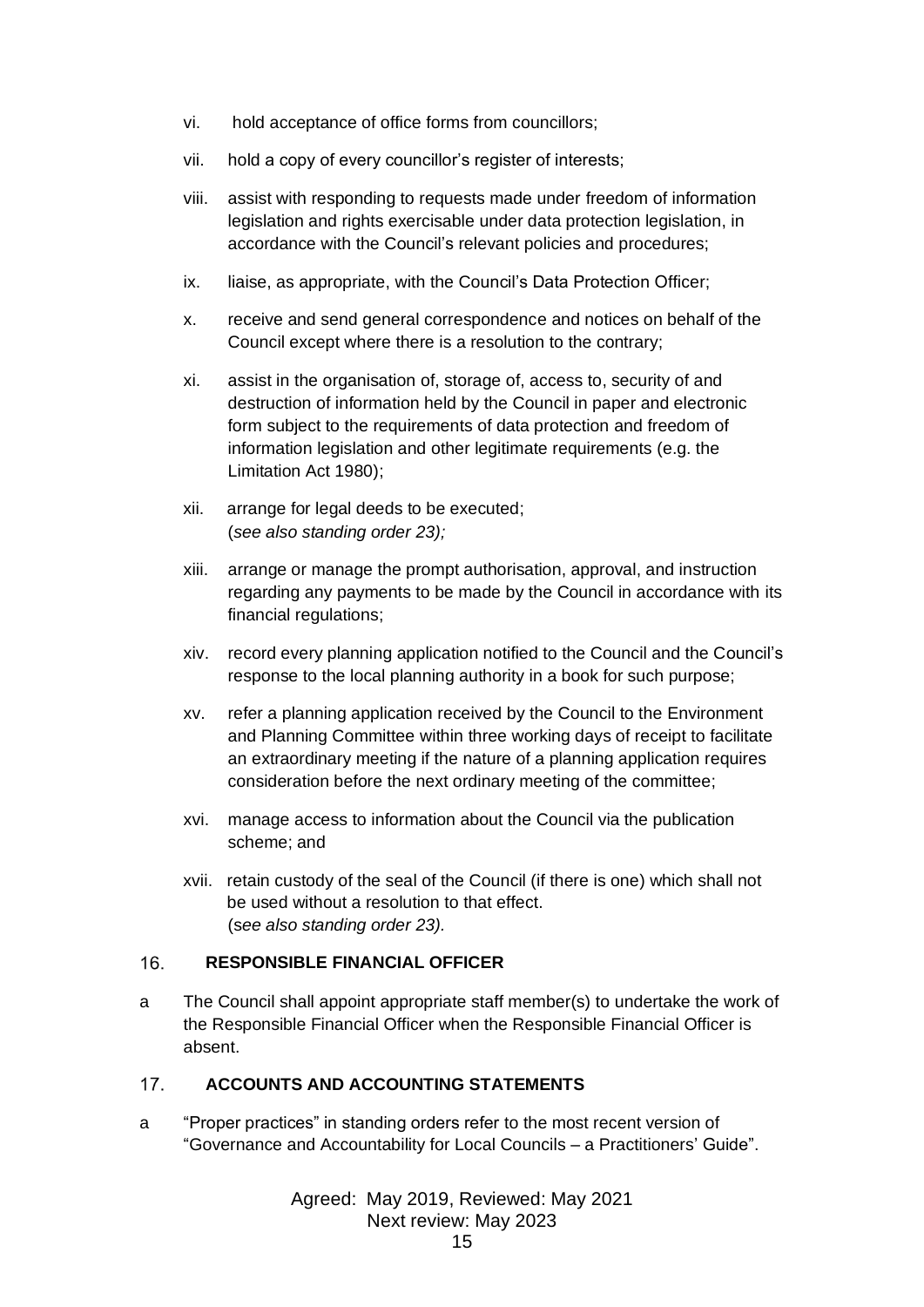- b All payments by the Council shall be authorised, approved and paid in accordance with the law, proper practices and the Council's financial regulations.
- c The Responsible Financial Officer shall supply to each councillor monthly reports to summarise:
	- i. the Council's receipts and payments (or income and expenditure) for each quarter;
	- ii. the Council's aggregate receipts and payments (or income and expenditure) for the year to date;
	- iii. the balances held at the end of the period being reported and

which includes a comparison with the budget for the financial year and highlights any actual or potential overspends.

- d As soon as possible after the financial year end at 31 March, the Responsible Financial Officer shall provide:
	- i. each councillor with a statement summarising the Council's receipts and payments (or income and expenditure) for the last month and the year to date for information; and
	- ii. to the Council the accounting statements for the year in the form of Section 1 of the annual governance and accountability return, as required by proper practices, for consideration and approval.
- e The year-end accounting statements shall be prepared in accordance with proper practices and apply the form of accounts determined by the Council (receipts and payments, or income and expenditure) for the year to 31 March. A completed draft annual governance and accountability return shall be presented to all councillors at least 5 days prior to anticipated approval by the Council. The annual governance and accountability return of the Council, which is subject to external audit, including the annual governance statement, shall be presented to the Council for consideration and formal approval before 30 June.

#### <span id="page-15-0"></span> $18.$ **FINANCIAL CONTROLS AND PROCUREMENT**

- a. The Council shall consider and approve financial regulations drawn up by the Responsible Financial Officer, which shall include detailed arrangements in respect of the following:
	- i. the keeping of accounting records and systems of internal controls;
	- ii. the assessment and management of financial risks faced by the Council;
	- iii. the work of the independent internal auditor in accordance with proper practices and the receipt of regular reports from the internal auditor, which shall be required at least annually;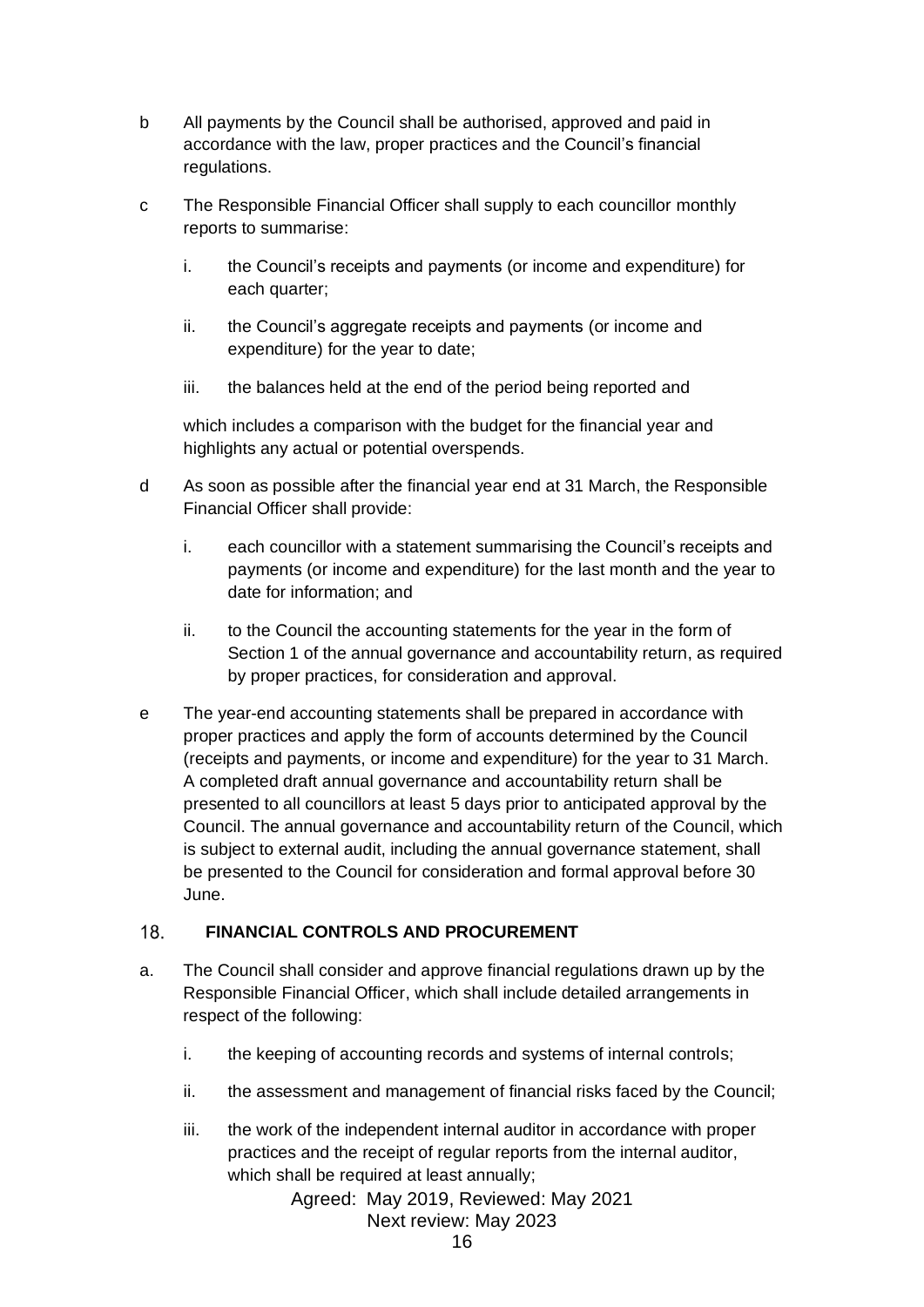- iv. the inspection and copying by councillors and local electors of the Council's accounts and/or orders of payments; and
- v. whether contracts with an estimated value below **£25,000** due to special circumstances are exempt from a tendering process or procurement exercise.
- b. Financial regulations shall be reviewed regularly and at least annually for fitness of purpose.
- c. **A public contract regulated by the Public Contracts Regulations 2015 with an estimated value in excess of £25,000 but less than the relevant thresholds in standing order 18(f) is subject to Regulations 109-114 of the Public Contracts Regulations 2015 which include a requirement on the Council to advertise the contract opportunity on the Contracts Finder website regardless of what other means it uses to advertise the opportunity.**
- d. Subject to additional requirements in the financial regulations of the Council, the tender process for contracts for the supply of goods, materials, services or the execution of works shall include, as a minimum, the following steps:
	- i. a specification for the goods, materials, services or the execution of works shall be drawn up;
	- ii. an invitation to tender shall be drawn up to confirm (i) the Council's specification (ii) the time, date and address for the submission of tenders (iii) the date of the Council's written response to the tender and (iv) the prohibition on prospective contractors contacting councillors or staff to encourage or support their tender outside the prescribed process;
	- iii. the invitation to tender shall be advertised in a local newspaper and in any other manner that is appropriate;
	- iv. tenders are to be submitted in writing in a sealed marked envelope addressed to the Proper Officer;
	- v. tenders shall be opened by the Proper Officer in the presence of at least one councillor after the deadline for submission of tenders has passed;
	- vi. tenders are to be reported to and considered by the appropriate meeting of the Council or a committee or sub-committee with delegated responsibility.
- e. Neither the Council, nor a committee or a sub-committee with delegated responsibility for considering tenders, is bound to accept the lowest value tender.
- f. **A public contract regulated by the Public Contracts Regulations 2015 with an estimated value in excess of £181,302 for a public service or supply contract or in excess of £4,551,413 for a public works contract (or**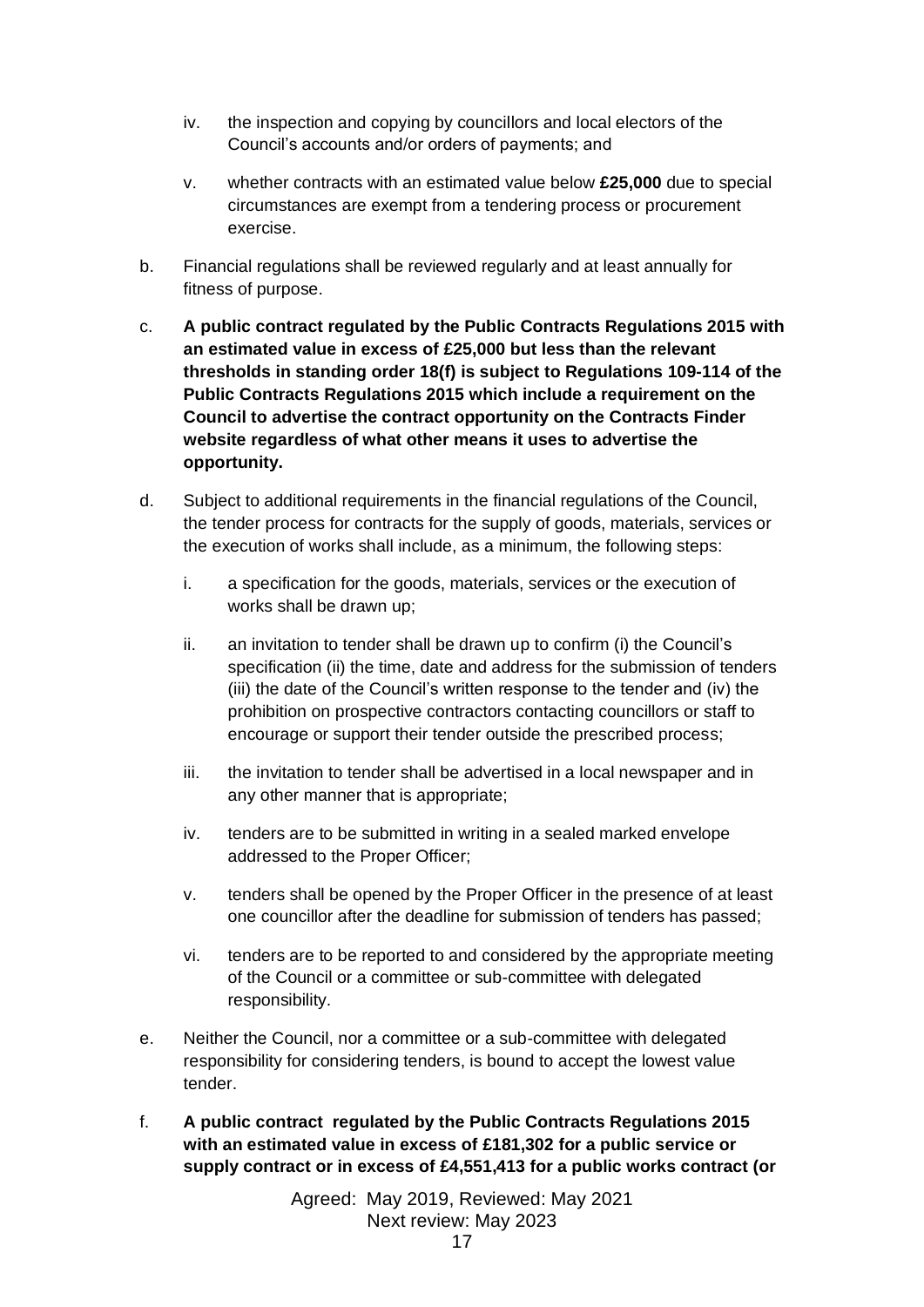**other thresholds determined by the European Commission every two years and published in the Official Journal of the European Union (OJEU)) shall comply with the relevant procurement procedures and other requirements in the Public Contracts Regulations 2015 which include advertising the contract opportunity on the Contracts Finder website and in OJEU.**

g. **A public contract in connection with the supply of gas, heat, electricity, drinking water, transport services, or postal services to the public; or the provision of a port or airport; or the exploration for or extraction of gas, oil or solid fuel with an estimated value in excess of £363,424 for a supply, services or design contract; or in excess of £4,551,413 for a works contract; or £820,370 for a social and other specific services contract (or other thresholds determined by the European Commission every two years and published in OJEU) shall comply with the relevant procurement procedures and other requirements in the Utilities Contracts Regulations 2016.**

#### <span id="page-17-0"></span> $19.$ **HANDLING STAFF MATTERS**

- a A matter personal to a member of staff that is being considered by a meeting of Council is subject to standing order 11.
- b Subject to the Council's policy regarding absences from work, the Council's most senior member of staff shall notify the chairman or, if he is not available, the vice-chairman (if there is one) of the Council of absence occasioned by illness or other reason and that person shall report such absence to Council at its next meeting.
- c Subject to the Council's policy regarding the handling of grievance matters, the Council's most senior member of staff (or other members of staff) shall contact the chairman in respect of an informal or formal grievance matter, and this matter shall be reported back and progressed by resolution of this committee.
- d Subject to the Council's policy regarding the handling of grievance matters, if an informal or formal grievance matter raised by the Parish Clerk relates to the chairman or vice-chairman of the Council, this shall be communicated to another member of the Council.
- e Any persons responsible for all or part of the management of staff shall treat as confidential the written records of all meetings relating to their performance, capabilities, grievance or disciplinary matters.
- f In accordance with standing order 11(a), persons with line management responsibilities shall have access to staff records referred to in standing order  $19(f)$ .

#### <span id="page-17-1"></span>20. **RESPONSIBILITIES TO PROVIDE INFORMATION**

*See also standing order 21.*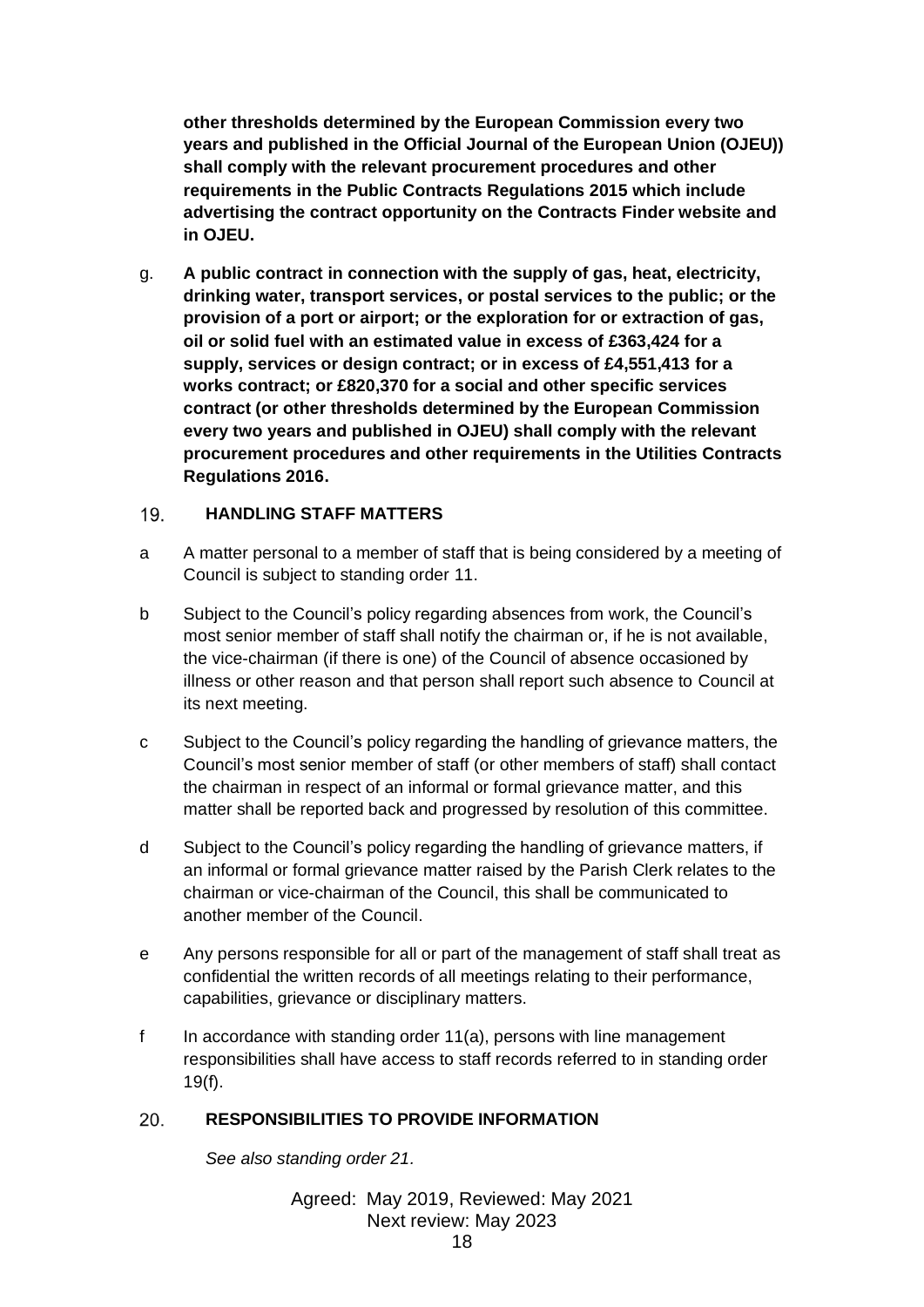- a **In accordance with freedom of information legislation, the Council shall publish information in accordance with its publication scheme and respond to requests for information held by the Council.**
- b. **The Council, shall publish information in accordance with the requirements of the Local Government (Transparency Requirements) (England) Regulations 2015**.
- <span id="page-18-0"></span> $21.$ **RESPONSIBILITIES UNDER DATA PROTECTION LEGISLATION**  (Below is not an exclusive list).

*See also standing order 11.*

- a **The Council shall appoint a Data Protection Officer.**
- b **The Council shall have policies and procedures in place to respond to an individual exercising statutory rights concerning their personal data.**
- c **The Council shall have a written policy in place for responding to and managing a personal data breach.**
- d **The Council shall keep a record of all personal data breaches comprising the facts relating to the personal data breach, its effects and the remedial action taken.**
- e **The Council shall ensure that information communicated in its privacy notice(s) is in an easily accessible and available form and kept up to date.**
- f **The Council shall maintain a written record of its processing activities.**

#### <span id="page-18-1"></span> $22.$ **RELATIONS WITH THE PRESS/MEDIA**

a Requests from the press or other media for an oral or written comment or statement from the Council, its councillors or staff shall be handled in accordance with the Council's policy in respect of dealing with the press and/or other media.

#### <span id="page-18-2"></span> $23.$ **EXECUTION AND SEALING OF LEGAL DEEDS**

*See also standing orders 15(b)(xii) and (xvii).*

- a A legal deed shall not be executed on behalf of the Council unless authorised by a resolution.
- b **Subject to standing order 23(a), any two councillors may sign, on behalf of the Council, any deed required by law and the Proper Officer shall witness their signatures.]**

*The above is applicable to a Council without a common seal.*